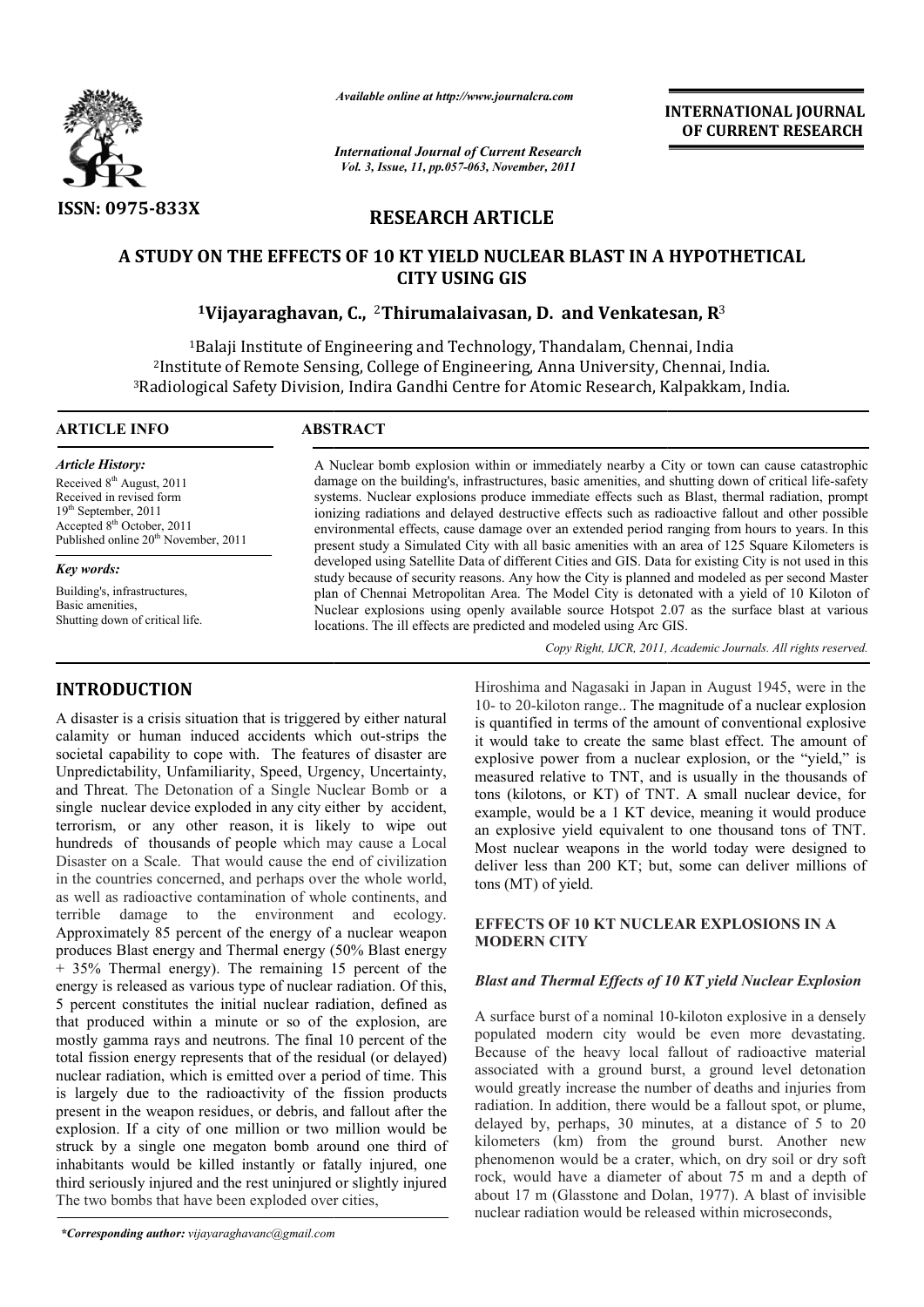

**Fig. 1: Energy from a Nuclear Weapon**



**Fig. 2: Blast Effect- Buffer Zones of peak overpressure and distance for a 10 KT explosion (Not to Scale)**



**Fig. 3: Representative damage zones for 10 KT nuclear explosion (not to scale) (Courtesy Homeland Security Council & Office of Science and Technology Policy, USA)**

followed within milliseconds by thermal radiation from the surface of the expanding fireball. Winds and destructive overpressure would follow, knocking down buildings in the destroyed area, breaking windows out to a radius of 5.3 km (at 0.5 psi, overpressure from a surface burst of 10 kiloton yield), and converting people and objects into lethal missiles (Glasstone and Dolan, 1977). The damages due to the blast and Thermal energy may be classified into three Zones as Light Damage Zone, Moderate Damage Zone and severe Damage Zone (Figure 3). There are no clear boundaries between damage zones resulting from a nuclear detonation, but generally, the light damage (LD) zone is characterized by broken windows and easily managed injuries; the moderate

(MD) zone by significant building damage, rubble, downed utility poles, overturned automobiles, fires, and serious injuries; and the no-go (NG) zone by completely destroyed infrastructure and radiation levels resulting in unlikely survival of victims.

### *Radiation Effects due to 10 KT yield Nuclear Explosion*

About six seconds later, the nearest potential survivors would feel an enormous blast and wind. The intensely bright fireball would be long gone by then and some fires would be burning, but more would later be ignited by broken gas mains and the ignition of combustible materials from buildings. The crater material would give off intense, but unfelt, radiation in the immediate area; a total dose of 4 Sieverts (4 Sv or 400 rem) would be lethal to at least 50 percent of the people exposed. The bomb debris, mixed with hundreds of thousands of tons of material from the crater, would rise in the prototypical mushroom cloud into the stratosphere from which coarse debris particles, along with much of the radioactive material, would fall out over a period of 30 minutes or so. With a nominal wind speed, there would be a fallout plume about 2 kilometers (km) wide to a downwind distance of about 20 km. The area affected by lethal fallout might be on the order of 20 km<sup>2</sup>. An example of such a plume with boundaries at the dose rate of 10 rem/hr is shown in Figure 2.



**Fig. 4: Nominal fallout plume bounded by 10 rem/hr initial dose rate. DF = Dangerous fallout zone; LD = Light Damage; MD = Moderate Damage; and NG = "No Go." (Source: Homeland Security Council, 2009 (Not to scale))**

### *Role of GIS in analyzing the affected zones*

The role of Geographical Information Technology is an essential tool used in various applications. As far as Nuclear Disasters are concerned, it is very essential to represent the extent of the devastation in the form of spatial format. A geographic information system (GIS) integrates hardware, software, and data for capturing, managing, analyzing, and displaying all forms of geographically referenced information in disaster preparedness, prediction, mitigation, response and Management. It was exhorted in Yokohama Declaration, 1994 that "Disaster Prevention, mitigation and preparedness are better than disaster response which alone is not sufficient, as it yields only temporary results at a very high cost. The information, knowledge and some of the technology necessary reduce the effects of disasters can be made available in many cases at low cost and should be applied." The availability of accurate and reliable data is an essential component of disaster preparedness. Such data bases can be compiled using Relational Data Base Management Systems (RDBMS) interfacing it with Geographic Information System (GIS) of the area. The database can form a valuable resource and can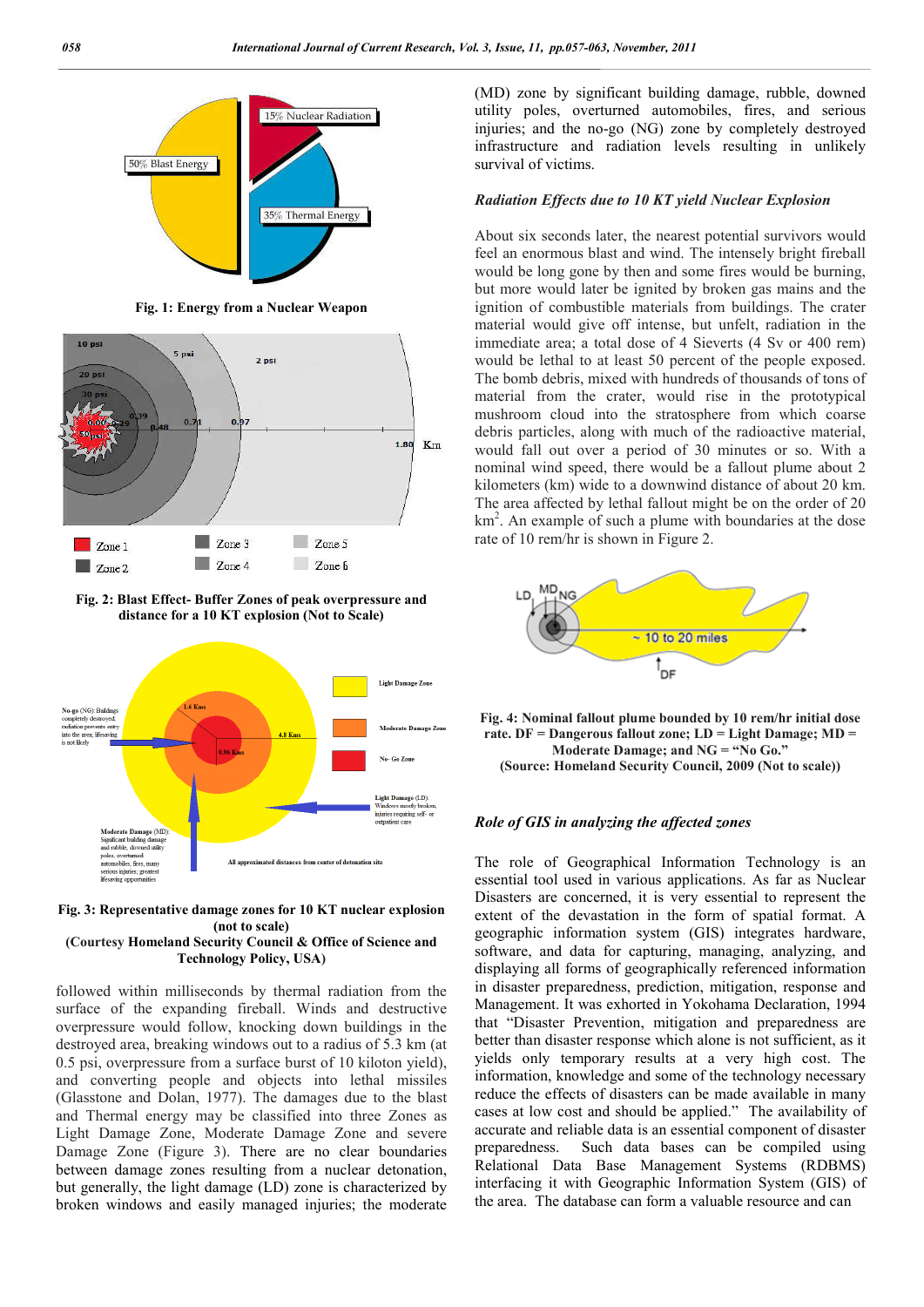

**Fig.: 5 Raster Data of Hypothetical City (ARC GIS Edited Google Pro Imagery)**



**Fig. 6: Vector Data of Hypothetical City (Digitized using ARC GIS)**



**Fig. 8: Map showing the affected Zones and Fall Out patterns for the blast near SEZ**



**Fig. 9: Map showing the affected Zones and Fall Out patterns for the blast near Residential Area**

be retrieved for specific purposes in decision making during disasters.

## *Need for present study*

One of the most catastrophic incidents that could befall the India, causing enormous loss of life and property and severely damaging economic viability, is a nuclear detonation in an Indian city. It is incumbent upon all levels of government, as well as public and private parties within the country, to prepare for this incident through focused nuclear attack response planning. Nuclear explosions present substantial and immediate radiological threats to life and a severely damaged response infrastructure. Local and State community preparedness to respond to a nuclear detonation could result in life-saving on the order of tens of thousands of lives. The purpose of this study is to provide emergency planners with nuclear detonation-specific response recommendations to maximize the preservation of life in the event of an urban nuclear detonation. This paper addresses the unique effects and impacts of a nuclear detonation such as scale of destruction, blast effects and radiation dose plume path. The guidance is aimed at response activities in an environment with a severely compromised infrastructure for the first few days (i.e., 24–72 hours) when it is likely that many organizational resources will still be en route to the incident.

#### *Study area*

A hypothetical City has been developed with all basic amenities and infra structures without selecting any existing Indian Cities due to security reasons. The City was planned as per the norms of second master plan for Chennai metropolitan areaconsists of Residential buildings, Commercial buildings,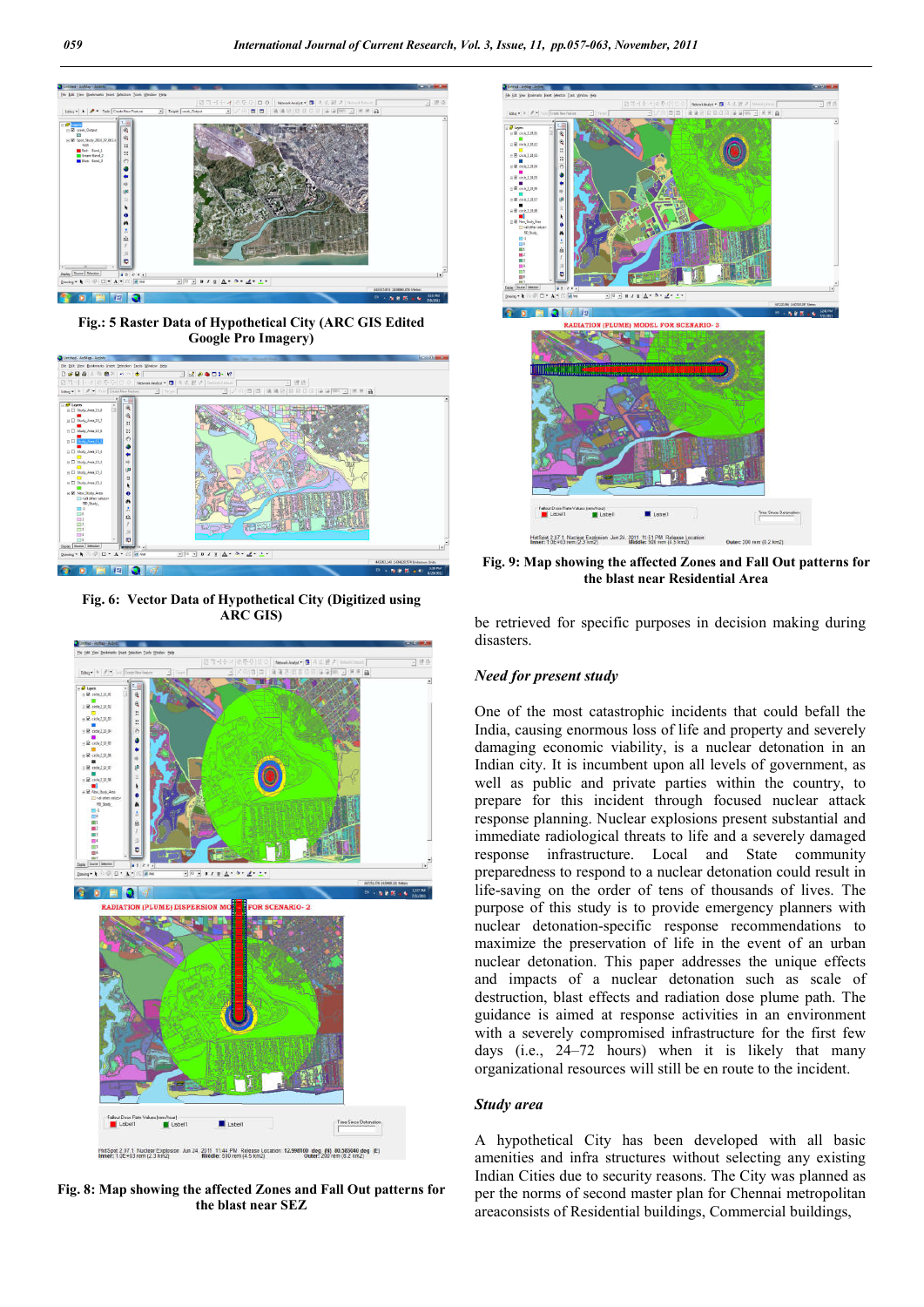|  | Table 1: Relation of wind speeds to peak overpressure and distance for a 10 KT explosion (Glasstone and Dolan 1977) |  |
|--|---------------------------------------------------------------------------------------------------------------------|--|
|--|---------------------------------------------------------------------------------------------------------------------|--|

| Overpressure<br>(psi) | Over pressure<br>$KN/m^2$ | Approximate Distance from Ground Zero<br>(miles) [km] | Maximum Wind Speed (mph)<br>[km/h] |
|-----------------------|---------------------------|-------------------------------------------------------|------------------------------------|
| 50                    | 344.825                   | $0.18$ [0.29]                                         | 934 [1503]                         |
| 30                    | 206.875                   | $0.24$ [0.39]                                         | 669 [1077]                         |
| 20                    | 137.93                    | $0.30$ [0.48]                                         | 502 [808]                          |
| 10                    | 68.965                    | $0.44$ [0.71]                                         | 294 [473]                          |
|                       | 34.482                    | $0.6\,[0.97]$                                         | 163 [262]                          |
|                       | 13.793                    | $1.1$ [1.8]                                           | 70 [113]                           |

**Table 2: Area Details and % of land used for Amenities & infrastructures in Hypothetical City**

| Details of Infra structures               | Chennai City     |               | Study Area       |               |  |  |
|-------------------------------------------|------------------|---------------|------------------|---------------|--|--|
|                                           | Extent in Sq.Km. | $\frac{0}{0}$ | Extent in Sq.Km. | $\frac{0}{0}$ |  |  |
| Residential                               | 95.23            | 54.25         | 55.10            | 43.93         |  |  |
| Commercial                                | 12.45            | 7.09          | 8.00             | 6.39          |  |  |
| Industrial                                | 9.08             | 5.17          | 7.00             | 5.59          |  |  |
| Institutional                             | 32.43            | 18.48         | 22.8             | 17.57         |  |  |
| Open Space & Recreation                   | 3.66             | 2.09          | 3.85             | 3.08          |  |  |
| Agricultural                              | 0.99             | 0.57          | 1.2              | 0.96          |  |  |
| Non Urban                                 | 0.82             | 0.47          | 0.7              | 0.56          |  |  |
| Others (Vacant, Forest, Hills, Low lying, | 20.87            | 11.89         | 26.54            | 21.20         |  |  |
| Water bodies etc)                         |                  |               |                  |               |  |  |

#### **Table: 3. Damage Zones with Peak over Pressure and Radius (source- HOT SPOT)**

| Damage Zones                     | <b>Blast Overpressure</b><br>(psi) | Distance from Ground Zero<br>[km] |
|----------------------------------|------------------------------------|-----------------------------------|
| Severe Damage (SD) or No-Go Zone | 75                                 | 0.27                              |
|                                  | 50                                 | 0.32                              |
|                                  | 30                                 | 0.40                              |
|                                  | 20                                 | 0.48                              |
|                                  | 15                                 | 0.54                              |
| Moderate Damage (MD) Zone:       | 08                                 | 0.74                              |
|                                  | 05                                 | 0.96                              |
| Light Damage (LD) Zone           | 0.5                                | 4.09                              |

#### **Table 4. Damages to the structures and injuries to human bodies due to peak over pressure of 10 KT yield Nuclear Detonation (Glasstone and Dolan 1977)**

| Peak Overpressure (psi)<br>Type of Structure<br>Degree of Damage<br>$0.15 - 0.22$<br>Typical window glass breakage<br>Moderate<br>Minor damage to some buildings<br>$0.5 - 1.1$<br>Moderate<br>Panels of sheet metal buckled<br>$1.1 - 1.8$<br>Moderate (broken) |  |
|------------------------------------------------------------------------------------------------------------------------------------------------------------------------------------------------------------------------------------------------------------------|--|
|                                                                                                                                                                                                                                                                  |  |
|                                                                                                                                                                                                                                                                  |  |
|                                                                                                                                                                                                                                                                  |  |
|                                                                                                                                                                                                                                                                  |  |
| $1.8 - 2.9$<br>Failure of concrete block walls<br>Severe                                                                                                                                                                                                         |  |
| Over $5.0$<br>Collapse of wood framed buildings<br>Severe                                                                                                                                                                                                        |  |
| Serious damage to steel framed buildings<br>$4 - 7$<br>Severe                                                                                                                                                                                                    |  |
| $6 - 9$<br>Severe damage to reinforced concrete structures<br>Moderate                                                                                                                                                                                           |  |
| $10 - 12$<br>Probable total destruction of most buildings<br>Severe (collapse)                                                                                                                                                                                   |  |
| Type of Injury to People in the Open<br>Peak Overpressure (psi)                                                                                                                                                                                                  |  |
| Threshold for eardrum rupture                                                                                                                                                                                                                                    |  |
| 15<br>Threshold for serious lung damage                                                                                                                                                                                                                          |  |
| 50% incidence of fatal lung damage<br>50                                                                                                                                                                                                                         |  |

**Table 5: Example dose rate decay from early fallout tracked as a function of time after a nuclear explosion; adapted from Glasstone and Dolan**

| Time (hours) | Dose Rate $(R/h)$ | Time (hours)                              | Dose Rate $(R/h)$ |
|--------------|-------------------|-------------------------------------------|-------------------|
|              | 1,000             | 36                                        | 15                |
| 1.5          | 610               | 48 (2 days)                               | 10                |
| າ            | 400               | 72 (3 days)                               | 6.2               |
| 3            | 230               | $100$ ( $\sim$ 4days)                     | 4.0               |
|              | 130               | $200 \, (8 \, days)$                      | 1.7               |
| 6            | 100               | $400 \left( \sim 17 \text{ days} \right)$ | 0.69              |
| 10           | 63                | $600 \, (25 \, days)$                     | 0.40              |
| 15           | 40                | $800 (~ 33 \text{ days})$                 | 0.31              |
| 24           | 23                | $1,000$ ( $\sim$ 42 days)                 | 0.24              |

Industrial buildings, Institutional buildings, Recreational buildings, etc. The Residential buildings are assumed to be RCC structures with single storey to multi storied buildings. The roads are planned with a widening of 10 m to 30 m. Google Pro was used to collect the raster images of existing

cities all over the world and the features such as buildings and other infrastructures were edited and merged using the GIS software ARC GIS( Fig. 5). Around 125 square kilometers of the raster data was also digitized using the GIS software (Fig 6).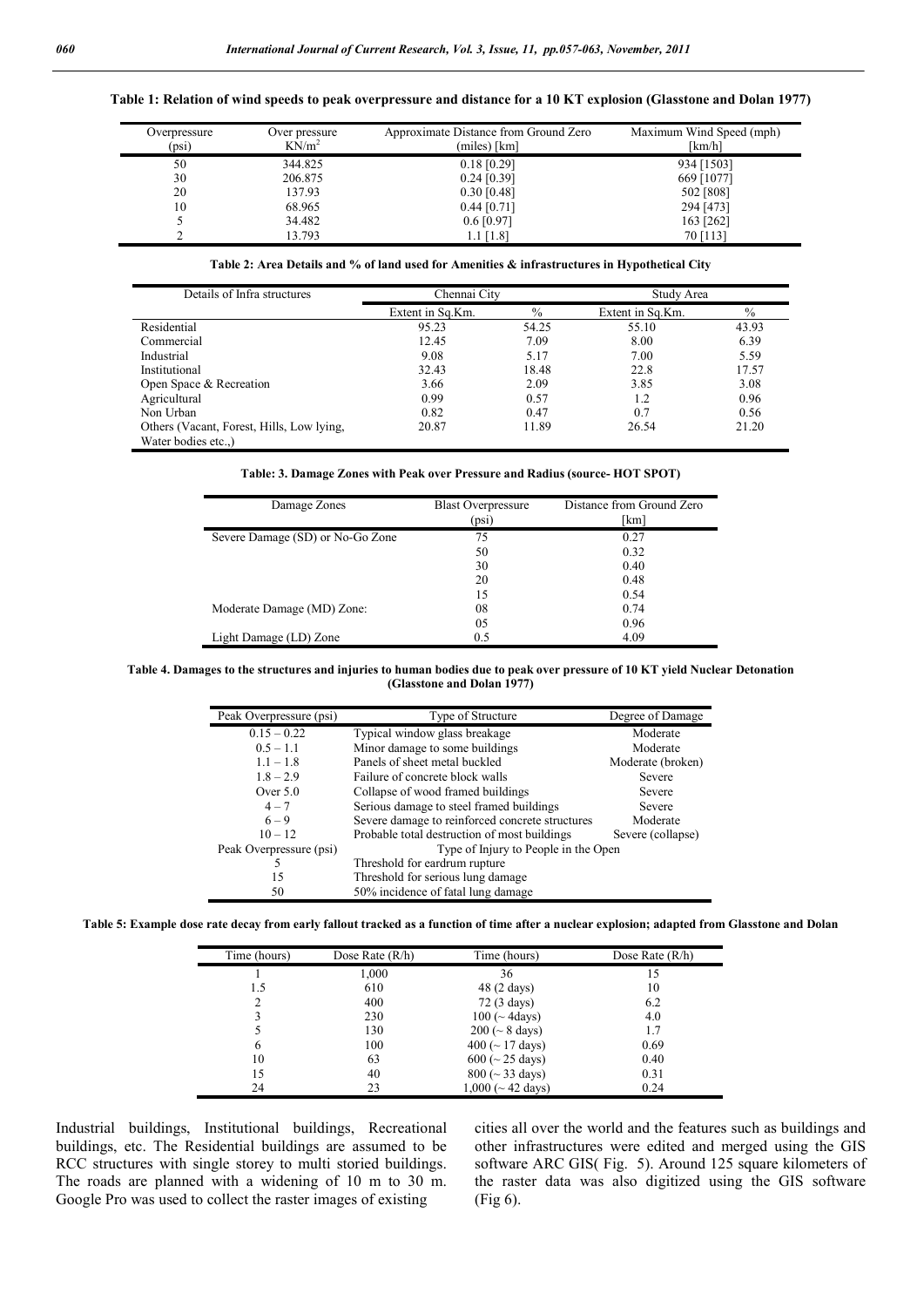| Damage Details<br>(Including Buildings & Human lives) | Damages due to Blast Effects<br>Affected Zones Vs Peak over Pressure (Psi) |       |       |       | Total<br>Damages |       |       |             |         |
|-------------------------------------------------------|----------------------------------------------------------------------------|-------|-------|-------|------------------|-------|-------|-------------|---------|
|                                                       |                                                                            |       | Ш     | IV    | V                | VI    | VII   | <b>VIII</b> |         |
|                                                       | 75                                                                         | 50    | 30    | 20    | 15               | 8     |       | 0.5         |         |
| Distance from Ground zero                             | 0.27                                                                       | 0.32  | 0.40  | 0.48  | 0.54             | 0.74  | 0.96  | 4.09        |         |
| Area Affected $(Km2)$                                 | 0.057                                                                      | 0.023 | 0.046 | 0.055 | 0.048            | 0.201 | 0.294 | 12.42       | 13.144  |
| <b>Residential Buildings</b>                          | 11                                                                         | 13    | 15    | 15    | 13               | 23    | 20    | 2190        | 2300    |
| Commercial Buildings                                  | ◠                                                                          | 4     | 4     |       | 4                |       |       | 202         | 229     |
| <b>Industrial Buildings</b>                           |                                                                            |       |       |       |                  |       |       | 49          | 50      |
| <b>Institutional Buildings</b>                        |                                                                            |       |       |       | 4                |       |       | 161         | 186     |
| Open space & Recreation                               |                                                                            |       | 4     |       | 4                |       | ◠     | 55          | 86      |
| Others                                                |                                                                            |       |       |       |                  |       |       | 38          | 40      |
| Population Affected<br>(Approximate)                  | 4883                                                                       | 2863  | 5108  | 5921  | 3965             | 22781 | 21007 | 939113      | 1005641 |

#### **Table 7: Damage Assessment for 10 KT Nuclear Explosion near Special Buildings Zone Nuclear Yield = 10 KT Wind Speed = 5.0 m/sec Wind Direction= 90° (East to West)**

Causalities Details: Human Loss (Zone I, II, III & IV) = 18775. Severe Injuries (Zone V, VI & VII) = 47753. Light Injuries (Zone VIII) = 939113**.** 

| Damage Details                 |       |       |       |       | Damages due to Blast Effects |                                            |        |         | Total   |
|--------------------------------|-------|-------|-------|-------|------------------------------|--------------------------------------------|--------|---------|---------|
| (Including Buildings $&$       |       |       |       |       |                              | Affected Zones Vs Peak over Pressure (Psi) |        |         | Damages |
| Human lives)                   |       | П     | Ш     | IV    | V                            | VI                                         | VII    | VIII    |         |
|                                | 75    | 50    | 30    | 20    | 15                           | 8                                          |        | 0.5     |         |
| Distance from Ground zero      | 0.27  | 0.32  | 0.40  | 0.48  | 0.54                         | 0.74                                       | 0.96   | 4.09    |         |
| Area Affected $(Km2)$          | 0.057 | 0.023 | 0.046 | 0.055 | 0.048                        | 0.201                                      | 0.294  | 12.42   | 13.144  |
| <b>Residential Buildings</b>   | 92    |       | 119   | 122   | 114                          | 332                                        | 534    | 3797    | 5111    |
| Commercial Buildings           |       |       | 9     | 12    | 9                            | 28                                         | 43     | 277     | 384     |
| <b>Institutional Buildings</b> | 4     | 4     | h     |       |                              | 12                                         | 10     | 227     | 273     |
| Open space $&$ Recreation      |       |       |       |       | 3                            |                                            | 4      | 46      | 66      |
| <b>Others</b>                  |       | 79    |       |       |                              |                                            |        | 54      | 137     |
| Population Affected            | 26333 | 12105 | 25043 | 25387 | 23654                        | 103561                                     | 150214 | 1240953 | 1583550 |
| (Approximate)                  |       |       |       |       |                              |                                            |        |         |         |

**Table 8: Damage Assessment for 10 KT Nuclear Explosion near Residential Zone Nuclear Yield = 10 KT Wind Speed = 5.0 m/sec Wind Direction= 0° (North to South)**

Causalities Details: Human Loss (Zone I, II, III & IV) = 65168. Severe Injuries (Zone V, VI & VII) = 277429. Light Injuries (Zone VIII) = 1240953.

### *Related works*

*Alan F. Phillips* from his study indicates that the Detonation of a Single Nuclear Bomb or "Warhead" Would Cause a Local Disaster on a Scale That Few People in the World have seen and survived. The nuclear bombs available to the great military powers of the world range in power from several megatons down to a few kilotons. A "megaton" is the explosive power of one million tons of TNT. A "kiloton" is the power of one thousand tons of TNT. Bombs likely to be available to terrorist organizations or governments other than the great military powers would be in the 10- to 100-kiloton range. *Steinmeyer. K.P*, has studied that an atomic bomb explosion results in a great amount of damage due to blast and fire, followed by the highly radioactive fallout. At Chernobyl there was no nuclear detonation so the initial local damage was limited to the Unit 3 Reactor Building and adjacent structures. However, the amount of radioactive material released during the accident was far more than would have resulted from a nuclear explosion. *Abdul Mannan***,** in his study expressed that although an act of nuclear terrorism is of very remote probability in Pakistan, nevertheless, an attempt has been made to review the pre and post 9/11 threat of nuclear terrorism and its impact on Pakistan. *Vamanu. D et al*, in their paper indicates that it was confirmed in a consensual manner by the various authorities and technical expert parties present and participating in the exercise that RODOS is indeed a viable and functional decision support system, worth implementation in the National Emergency Center, and a commitment was publicly expressed to this effect. It became

apparent that the application of RODOS is a demanding endeavor in several respects, including, inter alia, the need of having the system implemented and fully operational in the Situation Room, wherever it may be, to avoid forbidding telecommunication stopgaps that may get aggravated in a real crisis.

*Jan Beyea1 and Maureen Hatch*, have studied that Geographic modeling of individual exposures using air pollution modeling techniques can help in both the design of environmental epidemiologic studies and in the assignment of measures that delineate regions that receive the highest exposure in space and time. *Hemant B. Kaushik and Sudhir K. Jain* investigate the possibilities to improve the Dutch nuclear emergency management system, a pilot study was carried out on a data assimilation method for our atmospheric dispersion model. By means of the data assimilation method, the prediction of potentially contaminated areas in the early and late phases of a nuclear accident can significantly be improved. *Zakharov et al***,** in their paper expressed that; Accident at the Chernobyl nuclear power plant (NPP) in April 1986 appeared to be one of most serious ecological catastrophes. It led to the nuclear pollution of vast surrounding territories and had severe global ecological consequences. *El-Harbawi et al* have studied about the air pollution problem which received more attention during the last decades whereby there has been a significant increase in public awareness of the potential dangers caused by chemical pollutants and their effects on both human beings and the environment. *DeeleshMandloi and Rajiv Gupta*, in their paper presents a method by which the accident-prone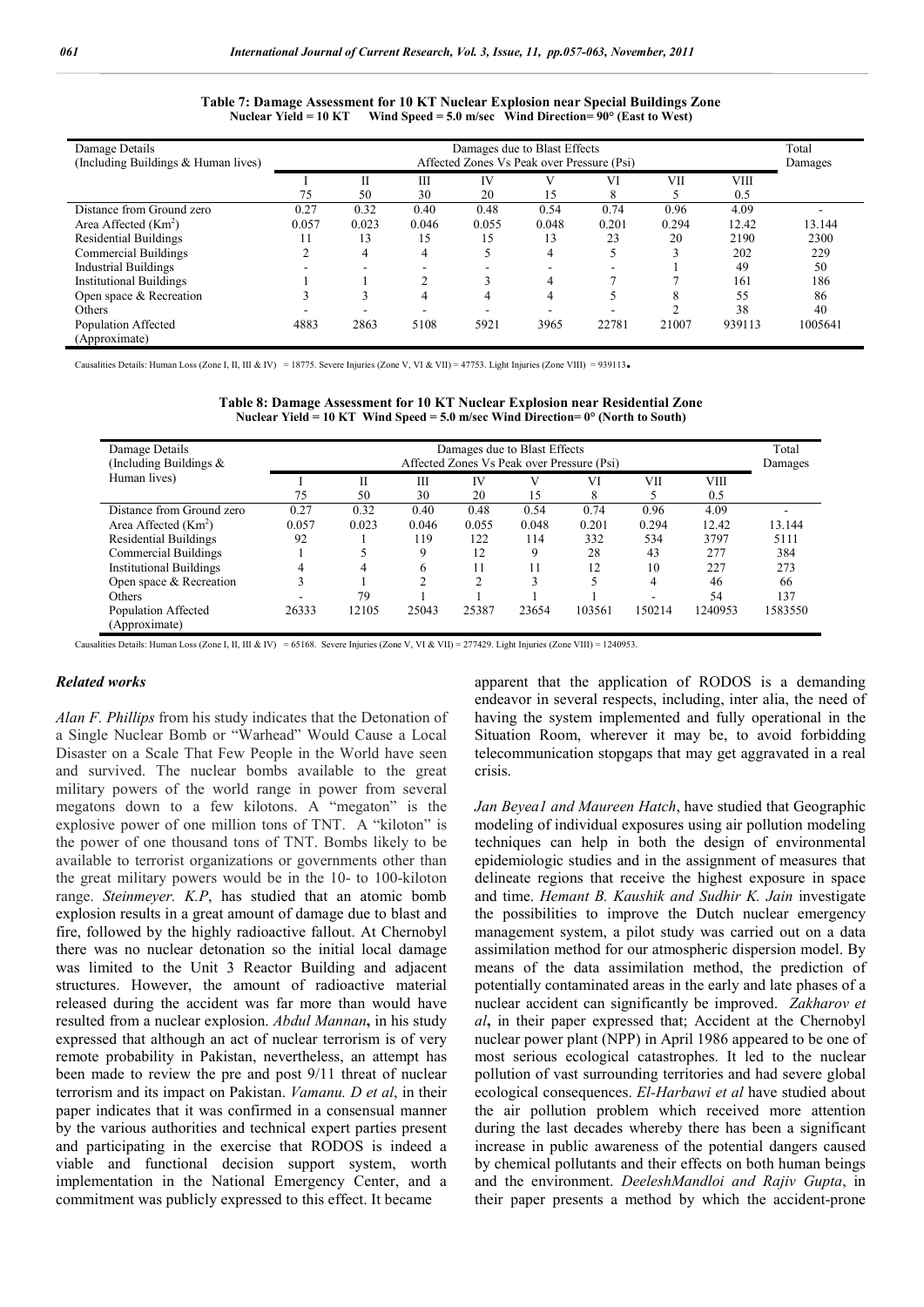locations on roads, commonly termed as accident black spots, can be identified. The methodology incorporates a model which implements prioritization of roads for accident occurrence, followed by analysis using a Geographic Information System (GIS).

*Thomas J. Cova and Richard L. Church* **,** have studied in their paper that a classification of this nature offers a unique approach to assessing community vulnerability in regions subject to fast-moving hazards of uncertain spatial impact. The approach is founded on an integer programming (IP) model called the critical cluster model (CCM). A heuristic algorithm is described which is capable of producing efficient, highquality solutions to this model in a GIS context. *Lu Li-zhen et al***,** in their paper through analysis of remote sensing technology's application in the investigation and appraisal of geological hazard, in view of the application of remote sensing interpretation about debris flow geological hazard in small basin area, presented the remote sensing interpretation method (RSVH) based on virtual GIS and hydrology spatial analysis.

# **METHODOLOGY**

### *Design of Hypothetical City*

Due to the security reasons a simulated city is used in this present study instead of using Chennai City. Total area of the Model City is around 125 square kilometers. Roughly around 2.5 million (25 lakhs) is assumed to be the population of the hypothetical city. The infrastructures and the basic amenities are planned according to the second master plan of development for Chennai Metropolitan Area. Table given below is the details of the simulated city.

# **Analysis of Effects due to detonation 10 KT yields Nuclear Explosion using GIS**

# *Blast Effects*

The entire Hypothetical City of 125 square kilometers was divided into following three Zones (scenarios) to study the effects of Nuclear Explosion. The yield for the nuclear explosion is 10 KT and the speed of the wind is 5 meter per second (m/sec). The explosion was made as surface blast in day time. The peak over pressure for this blast was calculated from the HOT SPOT model. The following were the three scenarios developed to model the blast effects and radioactive fallouts (plume path)

| Scenario 1: | Special Buildings Zone (IT offices,  |
|-------------|--------------------------------------|
|             | Commercial buildings, Administrative |
|             | offices)                             |
| Scenario 2: | Residential Zone (Residential, Mixed |
|             | Residential, Recreational, etc.)     |

The detonation of 10 KT Nuclear blast has produced both immediate and delayed destructive effects such as Blast, thermal radiation, and prompt ionizing radiation causing significant destruction within seconds or minutes of a nuclear detonation. Each of these effects is calculated from the point of detonation. The power of over pressure indicated in terms of psi (Pounds per square inch) will reduce with the increase in distance. The relationship between over pressure, distance and wind speeds (Table-3) and the effects of the over pressure

on the buildings and infrastructures (Table -4) are listed in the following tables.

# **Radiation Effects**

Radiation casualties may be caused by prompt nuclear radiation or by radioactive fallout. Prompt ionizing radiation consists of x rays, gamma rays, and neutrons produced in the first minute following the nuclear explosion. Unprotected individuals could receive in excess of the prompt ionizing radiation dose required for 50% lethality (within weeks), out to a distance of 1.4 km (0.88 miles) The delayed ionizing radiation is produced by fission products and neutron-induced radionuclide's in surrounding materials (soil, air, structures, nuclear device debris). These radioactive products will be dispersed downwind with the fireball/debris cloud. As the cloud travels downwind, the radioactive material that has fallen and settled on the ground creates a footprint of deposited material (fallout). The exposure to the fallout is the dominant source of radiation exposure for locations beyond the prompt effects of the nuclear detonation. The dose received depends upon the time an individual remains in the contaminated area. Unprotected individuals remaining in the contamination zone for the first hour following the nuclear explosion could receive in excess of the fallout dose required for 50% lethality (within weeks), out to a distance of about 7 km (5 miles). The idealized maximum width of the fallout footprint (actual width could be larger or smaller) is about 0.32 km (0.20 miles). The downwind extent of the 50% lethality contour increases to approximately 15 km (10 miles) and the 50% lethality contour width increases to about to about 0.81 km (0.50 miles). Fallout record tracked after a nuclear explosion was shown in the table (Table 5).

# **RESULTS AND DISCUSSION**

# *Model of 10 KT Nuclear Explosion near Special Buildings Zone of Hypothetical City*

In this scenario, a 10 Kilo ton nuclear explosion was detonated near the special buildings and IT corridor zone. The motivation is to collapse the economy of the City or country. The blast effects fall out patterns and radiation dispersion of the affected area were shown in the map given below (Figure-8). The details of yield, Wind speed and direction and the damage assessment (both structural and human) of the affected area were also given in the Table 7.

# *Model of 10 KT Nuclear Explosion in the Residential Area of Hypothetical City*

In this scenario a 10 Kiloton nuclear blast was detonated near the Residential zone. The motivation is to create more damage to the human and assets in the City or country. The blast effects fall out patterns and radiation dispersion of the affected area were shown in the map given below (Figure 9). The details of yield, Wind effect and Direction and the damage assessment (both structural and human) of the affected area were also given in the Table 8.

### **Conclusions**

The greatest damage and lethality from a nuclear explosion in a hypothetical city would result from radioactive fallout that